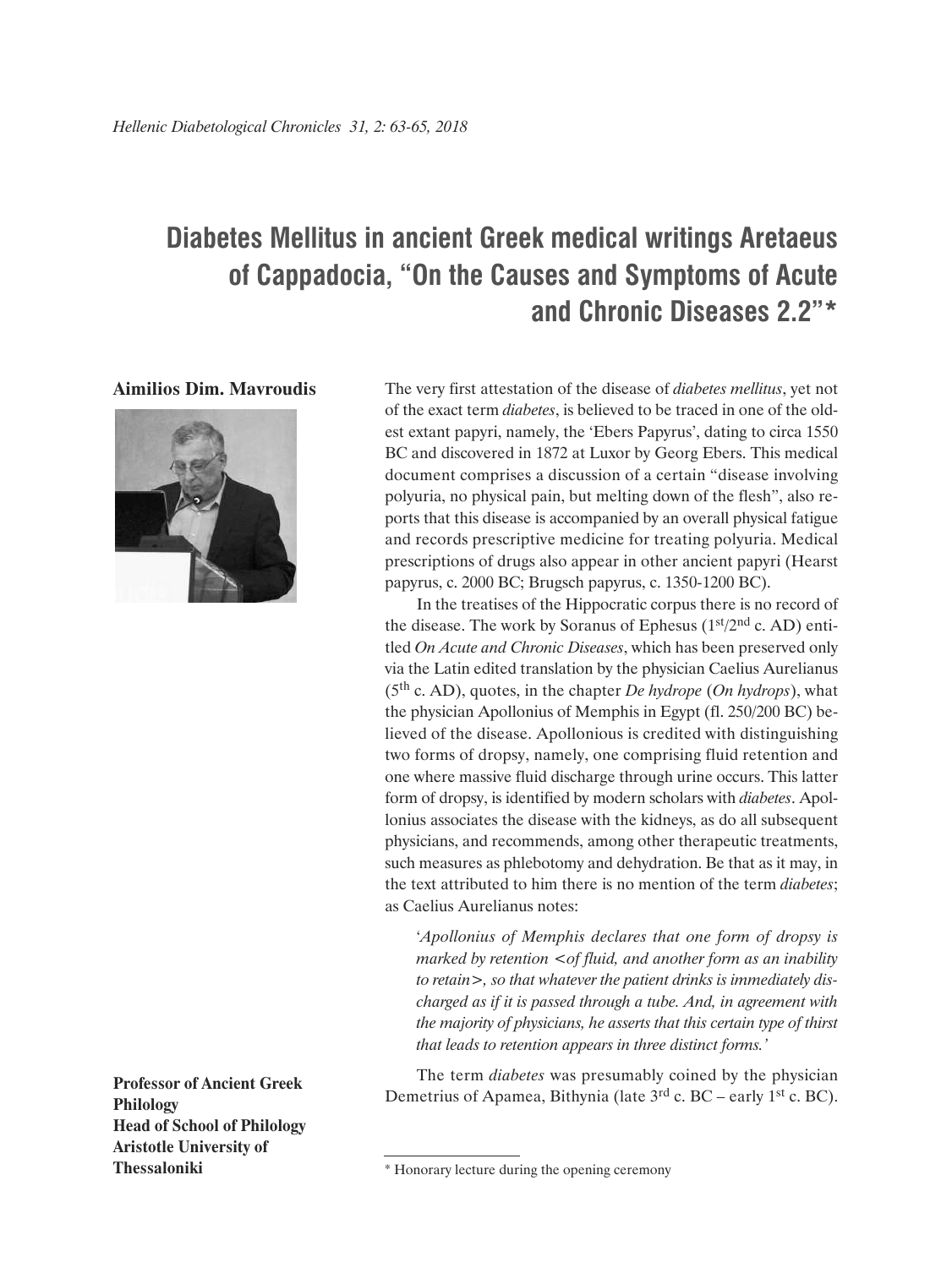This view, which is the most likely to be true, is also reported by Caelius Aurelianus:

*'but Demetrius of Apamea more properly distinguishes from dropsy the disease in which everything that is drunk is immediately discharged as urine and he (Demetrius) calls this disease diabetes, which we shall further discuss in a separate section'*

[unfortunately this special chapter on diabetes, foreshadowed here, has not been preserved].

The next occurrence of the term *diabetes* is in the work of the physician Aretaeus of Cappadocia, who flourished in all probability in Rome (mid. 1<sup>st</sup> c. AD). He was, according to the model of the Hippocratic physician, an adherent of the clinical practice and the thorough observation. One of the most widely known texts of Aretaeus is the second chapter of the second book of his work entitled *On the Causes and Symptoms of Acute and Chronic Diseases*, where he focuses on *diabetes* (*On Diabetes*). Aretaeus has been credited with introducing the term *diabetes* on the basis of the following text he wrote:

'*The disease appears to me to have got the name of* diabetes *(which in Greek signifies a siphon) because the fluid (urine) does not remain in the body, but uses the human body as a ladder whereby to find an exit'.*

However, the above phrasing does not imply that Aretaeus actually introduced the term but rather that the term was already current in his era. It is obvious that the Cappadocian physician does not suggest a term for the disease but merely explains why, in his view, the term *diabetes* was coined for the disease by one of his predecessors. This view is corroborated by the passage quoted above, which attributes the coinage of the term for the disease to Demetrius of Apamea. *Diabetes* was presumably linked to Aretaeus owing to the fact that the most thorough clinical description of the disease in antiquity originates in him, while no earlier description has been preserved. The description of *diabetes* according to Aretaeus is as follows:

*'Diabetes is a wonderful affection, not very frequent among men, being a melting down of the flesh and limbs into urine. Its cause is of a cold and humid nature, as in dropsy. The course is the common one, namely, the kidneys and bladder; for the patients never stop making water, but the*

*flow is incessant, as if from the opening of aqueducts. The nature of the disease, then, is chronic, and it takes a long period to form; but the patient is short-lived, if the constitution of the disease be completely established; for the melting is rapid, the death speedy. Moreover, life is disgusting and painful; thirst, unquenchable; excessive drinking, which, however, is disproportionate to the large quantity of urine, for more urine is passed; and one cannot stop them either from drinking or making water. Or if for a time they abstain from drinking, their mouth becomes parched and their body dry; the viscera seem as if scorched up; they are affected with nausea, restlessness, and a burning thirst; and at no distant term they expire. Thirst, as if scorched up with fire. But by what method could they be restrained from making water? Or how can shame become more potent than pain? And even if they were to restrain themselves for a short time, they become swelled in the loins, scrotum, and hips; and when they give vent, they discharge the collected urine, and the swellings subside, for the overflow passes to the bladder. If the disease be fully established, it is strongly marked; but if it be merely coming on, the patients have the mouth parched, saliva white, frothy, as if from thirst (for the thirst is not yet confirmed), weight in the hypochondriac region. A sensation of heat or of cold from the stomach to the bladder is, as it were, the advent of the approaching disease; they now make a little more water than usual, and there is thirst, but not yet great.*

*But if it increase still more, the heat is small indeed, but pungent, and seated in the intestines; the abdomen shrivelled, veins protuberant, general emaciation, when the quantity of urine and the thirst have already increased; and when, at the same time, the sensation appears at the extremity of the member, the patients immediately make water. Hence, the disease appears to me to have got the name of diabetes, as if from the Greek word διαβήτης (which signifies a siphon), because the fluid does not remain in the body, but uses the man's body as a ladder (διαβάθρη), whereby to leave it. They stand out for a certain time, though not very long, for they pass urine with pain, and the emaciation is dreadful; nor does any great portion of the drink get into the system, and many parts of the flesh pass out along with the urine.*